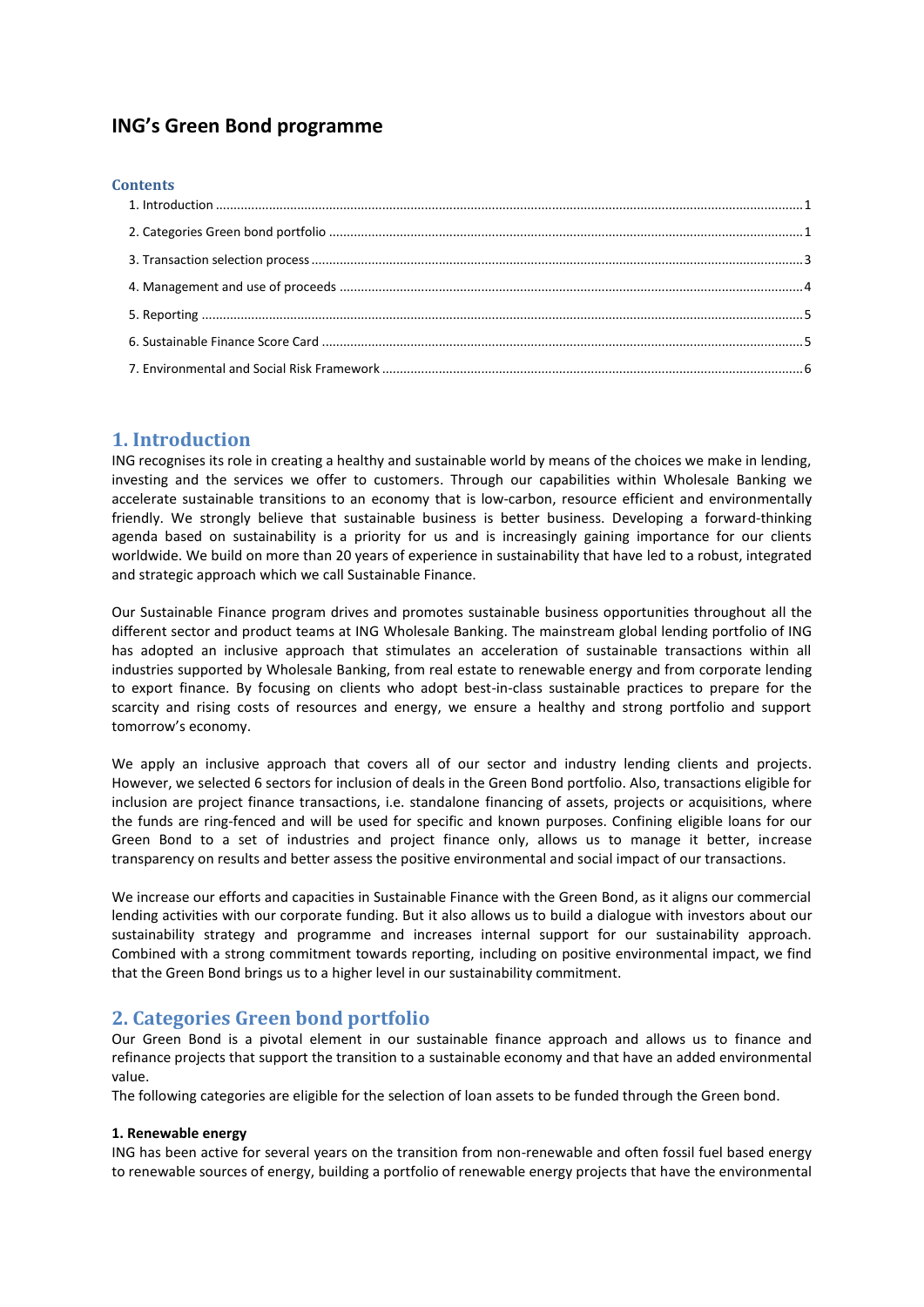benefits of climate protection due to the shift to less CO2-intensive energy supply. Please see also the Second Party Opinion (SPO) from oekom for more benefits of renewable energy.

Included are loans that have the primary purpose to finance the acquisition, development, building, operating, and/or maintenance of assets that generate energy from the following renewable sources; wind (both onshore and offshore) solar, hydro (only small run of river projects) and geothermal.

#### **2. Green buildings**

As roughly 40% of the CO2 emissions is attributable to the built environment, energy efficiency initiatives in Wholesale property offer great potential for CO2 emission reduction. This is especially the case due to the long-term use of the real estate assets. We want to support the transition to a built environment, a building and real estate sector that creates buildings which are energy efficient and provide healthy and safe living.

Environmental benefits of green buildings are among others climate protection, environmental and resource protection due to decreased energy demand. Please see also the Second Party Opinion (SPO) from oekom for more benefits of green buildings.

We include loans in the Green bond portfolio when the primary purpose is to finance the acquisition, development, building and/or refurbishment of commercial real estate (residential, office, retail and logistic sectors) located in important markets in Europe, the U.S.A. and selected Asia – Pacific markets. Each included loan benefits from a certificate with one of the following quality levels; BREEAM (minimum 'Very Good'), LEED (minimum 'Gold'), DGNB (minimum 'Silver') or HQE (minimum 'Excellent').

#### **3. Public transport**

The increasing growth and development of urbanised areas requires investments in reliable and sufficient transportation systems, infrastructure and assets. Public transport is an important part of this. We want to support the growth of these areas with the transition to transportation systems that improve living conditions by reducing congestion and emissions. Furthermore, social and environmental benefits of public transport are: climate protection, fuel-efficiency and safety of transport, contribution to dematerialisation (reduced need for private cars in cities), improvement of local air quality and social equality. Please see also the Second Party Opinion (SPO) from oekom for more benefits of public transport.

We include in our Green bond portfolio loans that have the primary purpose of financing the acquisition, production, operating, building and/or maintenance of electric public transport infrastructure, systems, vehicles and assets.

#### **4. Waste management**

Increasing population, wealth and consumption will create more waste streams and wasted materials. We want to support the transition towards waste-free world: where waste is not discarded but treated as a valuable resource of materials or energy. Waste management is leading towards this; investing in technology, plants and assets that recycle materials or process in order to reuse it. Environmental benefits are, among others, reduction of need for virgin materials, contribution to dematerialisation, reduction of carbon emissions, landfill and water use. Please see also the Second Party Opinion (SPO) from oekom for more benefits of waste management.

We include loans in the green bond portfolio that have the primary purpose to finance the acquisition, development, operating, building and/or maintenance of assets for the recycling and/or reuse of wasted materials, in all forms and substances.

#### **5. Water management**

A key resource for life, which is increasingly under stress, is water. There is on the one hand need for investments in wide access to healthy drinking water and clean water for agriculture, while on the other hand we see more and more need for protection from flooding and rising sea levels. In other words; water can be too little, too dirty or too much. We support the transition towards water abundancy; where communities do not suffer from water issues. Please see also the Second Party Opinion (SPO) from oekom for more benefits of water management.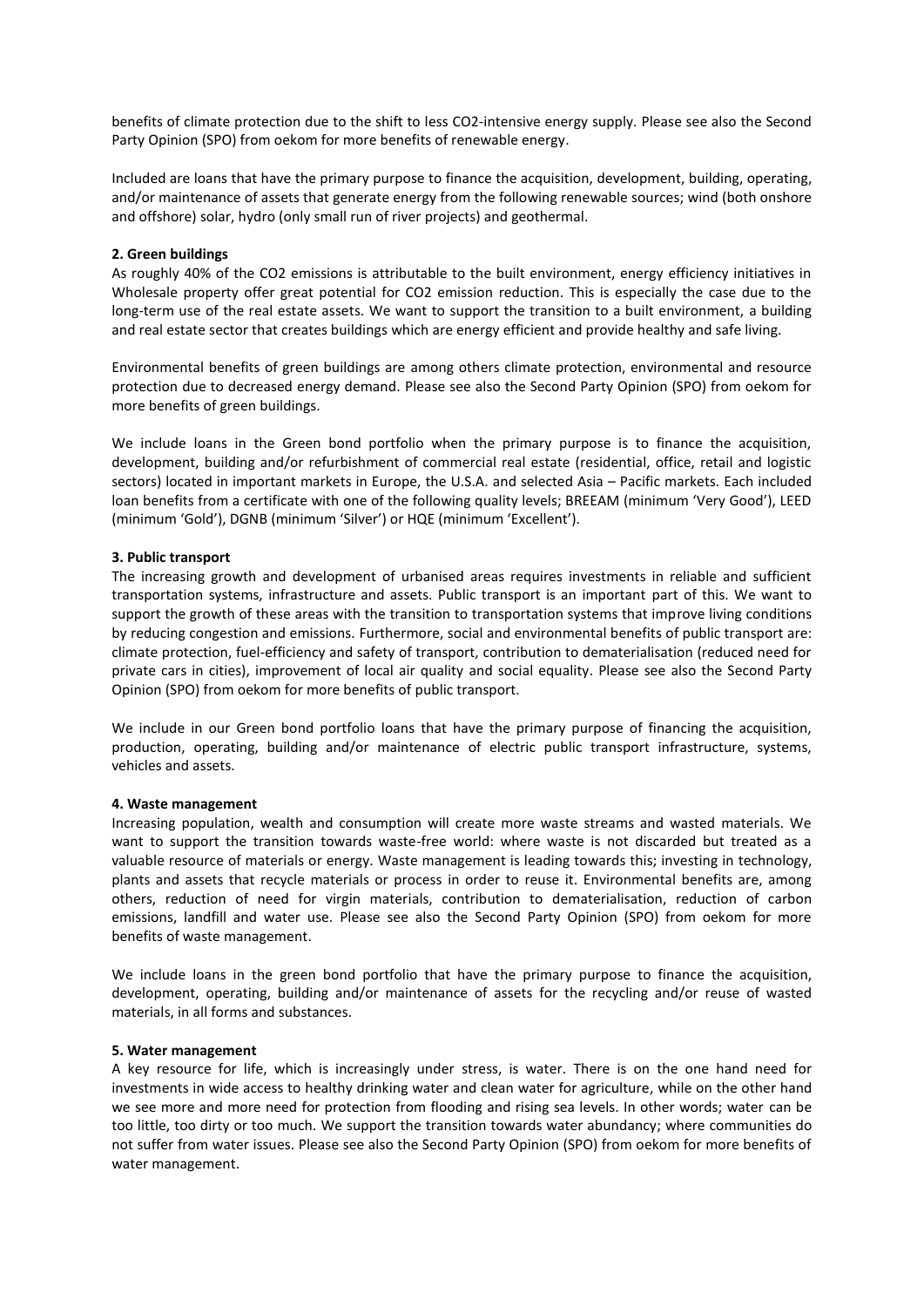We include loans in the green bond portfolio that have the primary purpose to finance the acquisition, development, building, operating and/or maintenance of assets for treatment and recycling of water and assets for flood protection.

#### **6. Energy efficiency**

With the need to reduce the global carbon emissions, a prevailing strategy is to invest in energy efficiency of existing assets. We support the transition to highly efficient technologies and assets. Social and environmental benefits are climate, environmental and resource protection due to decreased energy demand. Please see also the Second Party Opinion (SPO) from oekom for more benefits of energy efficiency.

We include loans in the green bond portfolio that have the primary purpose of financing energy efficiency measures and/or loans which source of loan repayment is savings through energy efficiency measures. We have set the requirement that the measures should lead to a reduction of energy consumption of minimum 30%.

### <span id="page-2-0"></span>**3. Transaction selection process**

We use a three step approach to identify eligible sustainable transactions. In a schematic overview:

# Identification of eligible projects

ING Bank Green Bond will (re)finance projects supporting the transition to a sustainable economy

These projects are identified following the application of sustainability score card to every structured - and project financing (see table below)

| Identification and selection of transactions                                                                                |                                                                                                                                                   |                                                                                                                                    | <b>Eligible projects</b> |                                                                                                                  |
|-----------------------------------------------------------------------------------------------------------------------------|---------------------------------------------------------------------------------------------------------------------------------------------------|------------------------------------------------------------------------------------------------------------------------------------|--------------------------|------------------------------------------------------------------------------------------------------------------|
| <b>Wholesale Banking</b><br>Structured<br><b>Financina</b> and<br><b>Project Financing</b><br>transactions                  | Sustainable<br>transactions                                                                                                                       | Green Bond<br>portfolio                                                                                                            | <b>Renewable energy</b>  | Wind power (onshore and offshore)<br>Solar power<br>Hydro power(small run of river projects)<br>Geothermal power |
| <b>Application of</b><br><b>Sustainable Finance</b><br>Score card assessment<br>Score card is a<br>proprietary<br>developed | <b>Application of Green</b><br><b>Bond Framework and</b><br>selection criteria<br>The Sustainable<br>٠<br>Finance team selects<br>the appropriate | Sustainable<br>transactions in six<br>sectors supporting<br>sustainable transitions<br>Transactions in the<br>green bond portfolio | <b>Green buildings</b>   | BREEAM - minimum Very Good<br>I FFD - minimum Gold<br>DGNB - minimum Silver<br>HOL - minimum Excellent           |
| assessment tool to<br>screen all<br>transactions on<br>sustainabilitu<br>Score card identifies                              | transactions for<br>inclusion in the Green<br>bond portfolio from<br>the Deals Database<br>Pro-active origination                                 | will be refinanced by<br>proceeds from the<br>Green Bond                                                                           | <b>Public transport</b>  | Public transport vehicles production<br>Public transport infrastructure                                          |
| strona<br>environmental<br>performance and<br>selects sustainable                                                           | and selection by ING<br>Bank front office<br>teams using<br>internally developed                                                                  |                                                                                                                                    | Waste                    | Recucling<br>Re-use of waste (gases)                                                                             |
| transactions<br>Sustainable<br>transactions are<br>earmarked in the<br>Deals Database                                       | Sustainable Finance<br>score cards<br>Selection by applying<br>the framework and<br>criteria defined bu                                           |                                                                                                                                    | Water                    | Waste water treatment<br>Water recycling<br>Flood prevention (no dams)                                           |
|                                                                                                                             | oekom                                                                                                                                             |                                                                                                                                    | <b>Energy efficiency</b> | Energy efficiency measures                                                                                       |

1. All sector transaction teams within ING Wholesale Banking Lending Services globally originate transactions and use our internally developed Sustainable Finance score card to identify sustainable assets, which – after sign off of a dedicated sector champion – are tagged as sustainable transactions in our Deal Database. This score card is a proprietary developed assessment tool to screen all transactions on sustainability. The score card focusses on the environmental performance of clients and assets in the area of GHG emissions, resource efficiency and waste production. See section 6 for more elaboration on our score card. In line with our Wholesale Banking business, which is a global business, are transactions in all geographies eligible.

2. From the Deal Database the Sustainable Finance team selects transactions that fall within the scope of the Green Bond, applying the Green Bond Framework, developed with oekom. Only project finance transactions are selected, or in other words, transactions where we finance a specific asset, project or acquisition. General corporate financings are not included.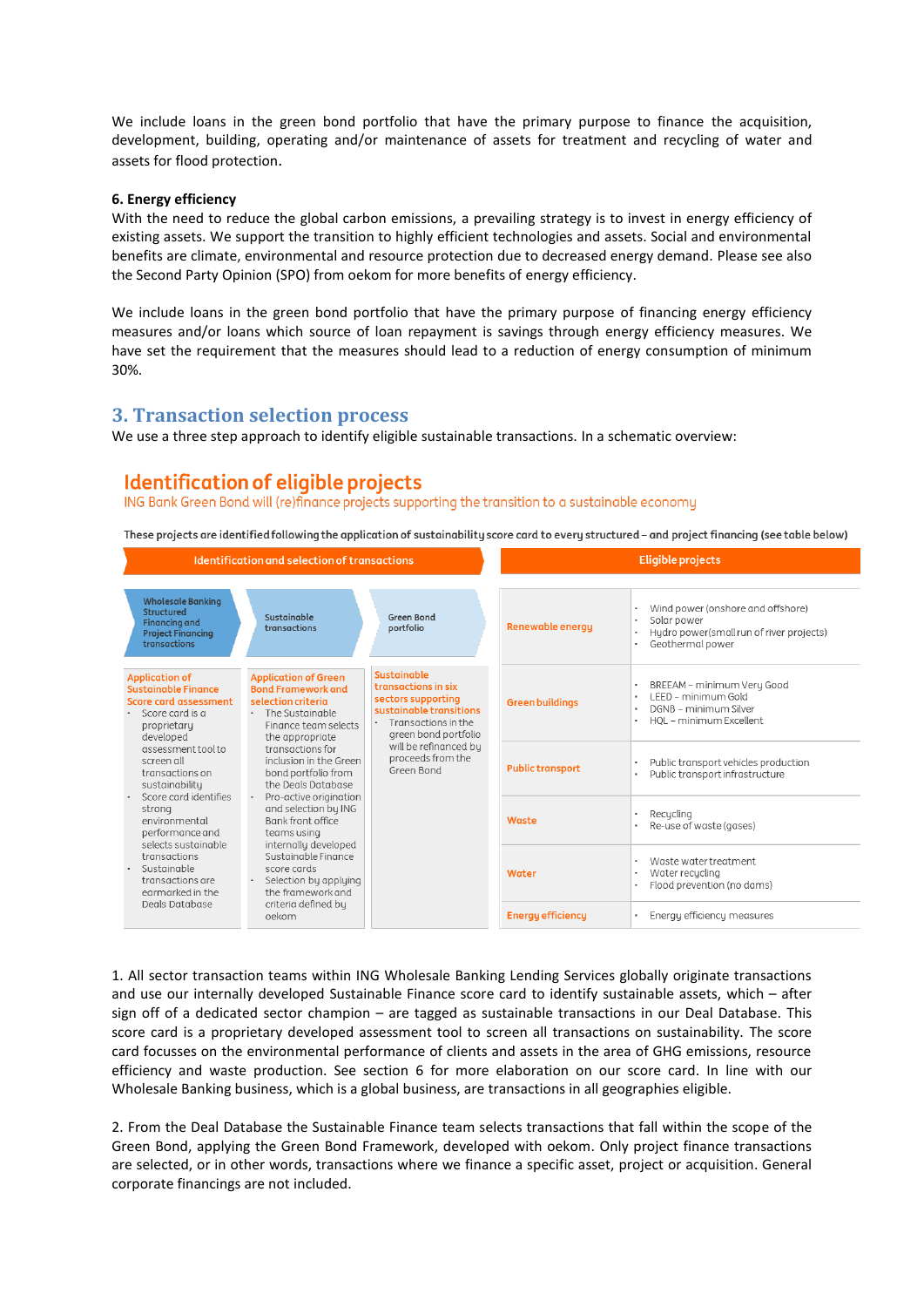3. We ask an external party oekom to verify that the selected deals are compliant with the Green Bond Framework, after which we add them to the Green Bond portfolio.

We can illustrate this with an example. ING Real Estate Finance participated in a € 534m loan to Canary Wharf Group to acquire a landmark building in the London business area. For this specific purpose transaction, the team checked the approved list of sustainable assets. We consider commercial real estate assets sustainable when given a sustainable building certification, such as BREEAM or LEED. The building was awarded BREEAM Excellent. The transaction was submitted to the Deals Database after approval by the dedicated champion for the real estate sector. The sustainable finance team looked into the details of the transaction and did a first check to see if the asset and transaction meets the criteria of the Green bond Framework, such as BREEAM minimum Very Good, social standards during construction and energy efficiency. This looked positive. We provided deal documents and information to Oekom to verify if this transaction is in line with the Green Bond Framework.

### **Examples of eligible projects**



Before all these selections, before a team can engage with a transaction, there is a mandatory check on compliance with our Environmental and Social Risk Framework (ESR Framework), ensuring we engage with clients that meet our environmental and social standards and practices. The framework includes several policies: exclusion policies, general policies and sector policies, as well as the Equator Principles, a voluntary statement of commitment by banks to observe certain environmental and social minimum standards in project finance, project finance advisory services, project-related corporate loans and bridge loans. Please see section 7 for the application and substance of our ESR framework.

### <span id="page-3-0"></span>**4. Management and use of proceeds**

The net proceeds of the Green Bond will be used to finance and/or refinance selected project finance loans falling under the global Green Bond Framework developed by ING jointly with oekom Research AG. This global framework covers the six project categories described in section 2 Categories Green bond portfolio.

The lion's share of the proceeds will be used to refinance loans already existing at date of issuance, but we intentionally left an unused portion, with a minimum of 20% of the proceeds, to fund new transactions, that are originated after the date of issuing the Green Bond. For the new transactions which might be allocated to the Green bond, the Sustainable Finance team selects the appropriate transactions for inclusion in the Green bond portfolio from the deals database, using the framework and criteria defined by oekom.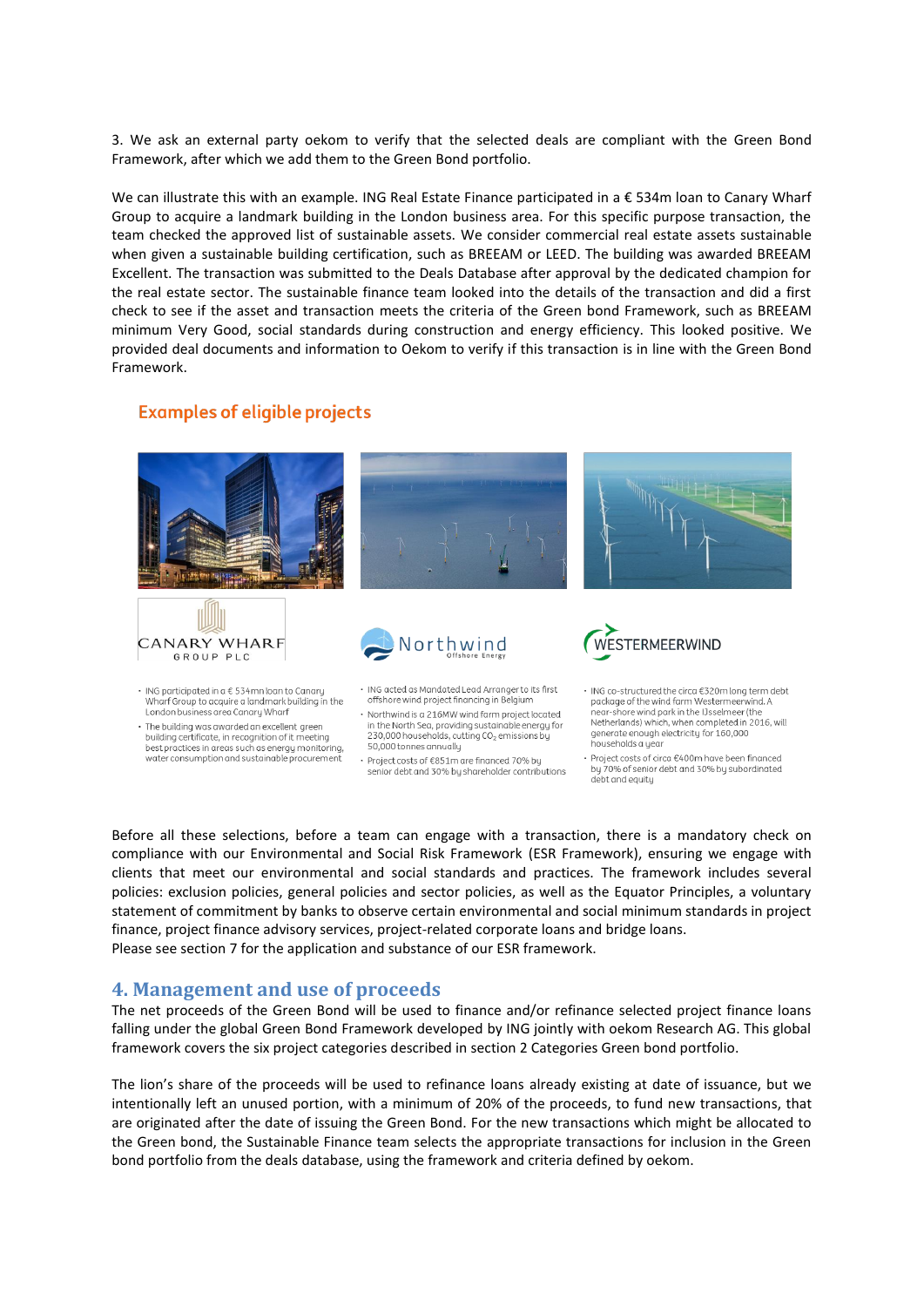The proceeds that are not allocated yet, i.e. the unused proceeds, will be held and/or invested by ING Bank within a separate account of its treasury department, at its own discretion in cash, cash equivalents and/or other liquid marketable instruments in its liquidity portfolio. Subject to green bonds from other issuers qualifying as liquid marketable instruments in ING Bank's liquidity portfolio, the treasury department might allocate unused proceeds to green bonds of other issuers. This further supports the development of the green bond market, to which we are committed.

Over time, loans will be repaid. Therefore, we will replace, on a best effort basis, assets with other eligible assets in case loans are repaid or in the case when a loan is not eligible anymore.

# <span id="page-4-0"></span>**5. Reporting**

We are committed to report annually on use of proceeds in our Integrated Annual Report. Additionally, dedicated Green Bond reporting will be published on our corporate website, ing.com

Reporting will detail allocation of proceeds, total amount outstanding of green bond loans, total amount unused proceeds but also positive environmental impact of the financed portfolio. For the positive environmental impact we will make use of an third party expert to calculate this, using recognized market benchmarks and standards. We commit ourselves to report on the following environmental impact indicators:

- Renewable energy: carbon emissions avoided and total energy produced in kWh
- Green buildings: Annual primary energy consumption in kWh/m2 and annual carbon emissions in kg/m2 compared to local average
- Public transport, Water, Waste, Energy efficiency: ING intends to develop an impact measurement metric for these sectors

<span id="page-4-1"></span>Assurance on the reporting will be provided by the external auditor of the Integrated Annual Report.

# **6. Sustainable Finance Score Card**

To guide our deal teams in identifying sustainable transactions, we have developed a score card. The key question for sustainable assessment is; What are we financing? Generic purpose transactions require an assessment of the client on its sustainability performance, looking at policies and environmental performance. Specific purpose transactions require an assessment of the project, asset or acquisition at hand. Such assets can either be pre-classified as sustainable, for instance wind power, or are recognized for an outstanding environmental performance in the areas of GHG emissions, resource efficiency and/or waste production. Here is a schedule further explaining the score card:

Key question: What are we financina?

For financing of generic purposes, the client assessment is applicable. For financing of specific purposes use a sector scorecard to assess the asset.

| Sustainable transactions |                                                                                                                                             |                     |                                                                                                                                                                                                                                                                                                                                                                                                                            |  |  |  |  |
|--------------------------|---------------------------------------------------------------------------------------------------------------------------------------------|---------------------|----------------------------------------------------------------------------------------------------------------------------------------------------------------------------------------------------------------------------------------------------------------------------------------------------------------------------------------------------------------------------------------------------------------------------|--|--|--|--|
|                          | Generic purpose                                                                                                                             | Specific purpose    |                                                                                                                                                                                                                                                                                                                                                                                                                            |  |  |  |  |
|                          | Sustainable client                                                                                                                          |                     | Approved<br>Outstanding<br>sustainable<br>Social<br>environmental<br>$\mathbb{H}$<br>assets/activities<br>performance                                                                                                                                                                                                                                                                                                      |  |  |  |  |
| Definition               | Sustainable clients perform the best in<br>their sector on sustainability and stand<br>out from their peers on environmental<br>performance | Definition          | Predefined assets that<br>Asset or activity with significant<br>Asset or activity which<br>environmental benefits,<br>support the transition<br>supports people in poor<br>countries and vulnerable<br>compared to a relative sector<br>to a sustainable<br>benchmark on emissions, use of<br>situations (especially<br>economy.<br>resource or waste. Benchmarks<br>women and children).<br>are developed by sector teams |  |  |  |  |
| Tupe of<br>transaction   | General corporate purpose facilities                                                                                                        | Type of transaction | Asset based finance, project<br>Asset based finance.<br>Asset based finance.<br>finance or acquisition finance.<br>project finance or<br>project finance or<br>acquisition finance.<br>acquisition finance.                                                                                                                                                                                                                |  |  |  |  |
| Assessment               | (I) Assessment of stock-listed clients<br>based on data from an external<br>provider                                                        | Assessment          | Assessment done by deal team<br>Assessment done by deal<br>Asset assessment via a<br>team based on sector<br>based on sector strategy.<br>transaction scorecard.<br>Champion approval required.<br>Champion approval<br>strategy. Champion<br>approval required.<br>needed.                                                                                                                                                |  |  |  |  |
|                          | (II) Assessment of non-listed clients<br>based on proprietary questionnaire, in<br>addition to ESR screening                                |                     |                                                                                                                                                                                                                                                                                                                                                                                                                            |  |  |  |  |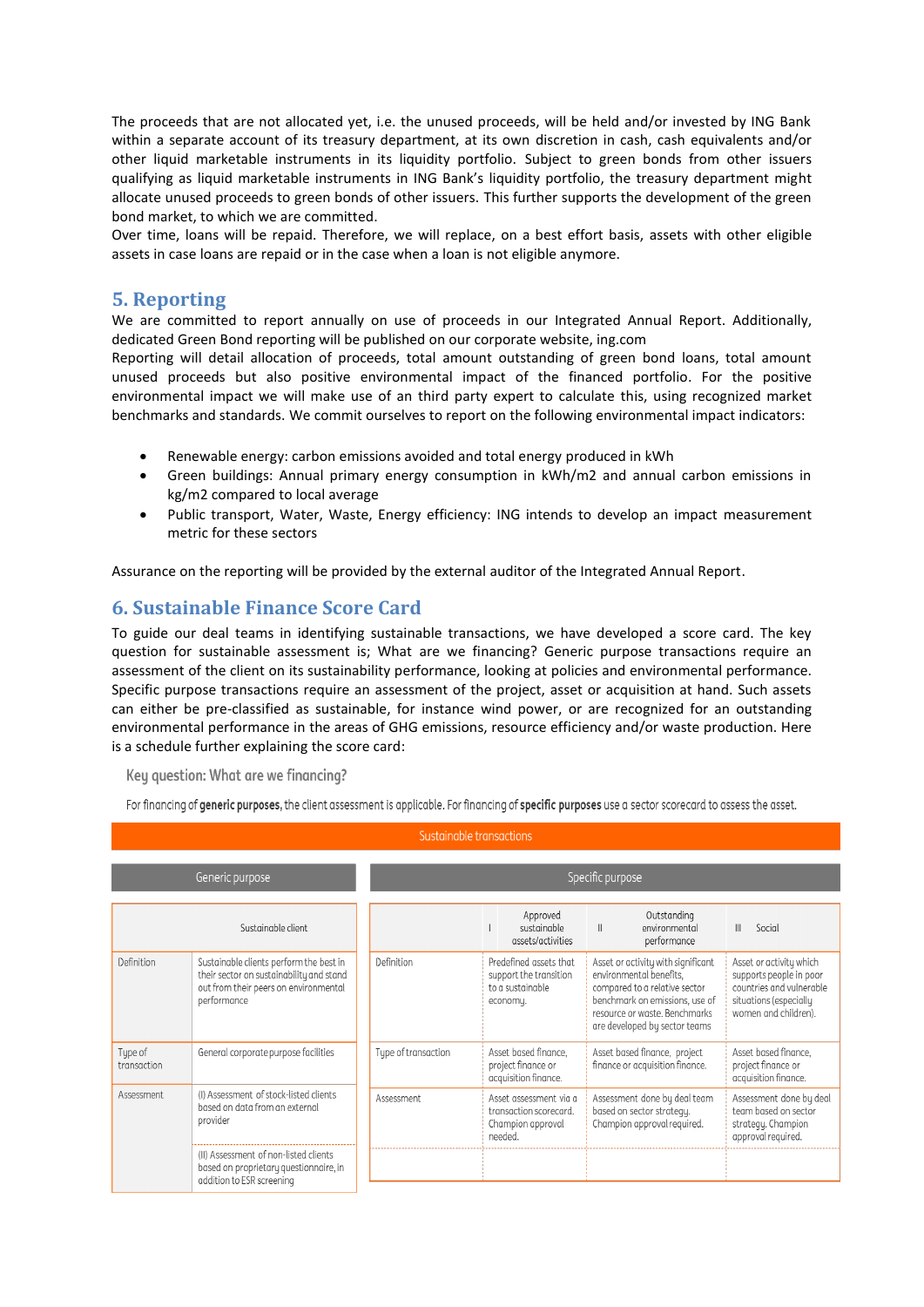Every lending sector team has developed sector strategies, further defining their approach to identify sustainable assets. For instance, our teams financing real estate have set criteria based on real estate certificates such as BREEAM and LEED, while our teams financing ships, use an external database with data on energy efficiency and GHG emissions to determine which shipping assets are labelled sustainable.

Appointed sector champions check the correct application of the score card, after which the transaction is recorded in our Deal Database and flagged as sustainable. The Sustainable Finance team selects from these deals the loans that are compliant with the Green Bond Framework and ask an external verification on this selection, after which the loans are added to the Green Bond portfolio.

## <span id="page-5-0"></span>**7. Environmental and Social Risk Framework**

We integrate sustainability considerations in our business strategies and actively manage social and environmental risks from our business engagements.

An integral part of our transaction and know-your-client due diligence is the application of our Environmental and Social Risk (ESR) Framework. Our ESR Framework applies to all business engagements and has been developed to ensure informed decision-making to provide responsible financial services.

Before identifying sustainable assets, we apply the ESR due diligence. In the case of transactions selected for the Green Bond portfolio, the Equator Principles are applicable as we only include project finance transactions in scope of the Equator Principles.

See below an outline of our ESR Framework and its application, an important building block for our sustainable finance approach.



#### **ESR Policies**

**Human Rights**: ING respects human rights and can contribute to the promotion of human rights within its sphere of influence. This is guided by the standards established in the Universal Declaration of Human Rights; the eight Fundamental International Labour Organisation Conventions ('ILO Conventions'), and the UN Global Compact. No financing is allowed for activities in violations of these elements.

**Environmental Management**: ING supports the protection and preservation of the environment by promoting good environmental practices through the application of our ESR policies.

The ESR **Exclusion Policies** restrict certain activities in the following areas:

- Animal welfare
- Defence / Controversial Weapons
- Energy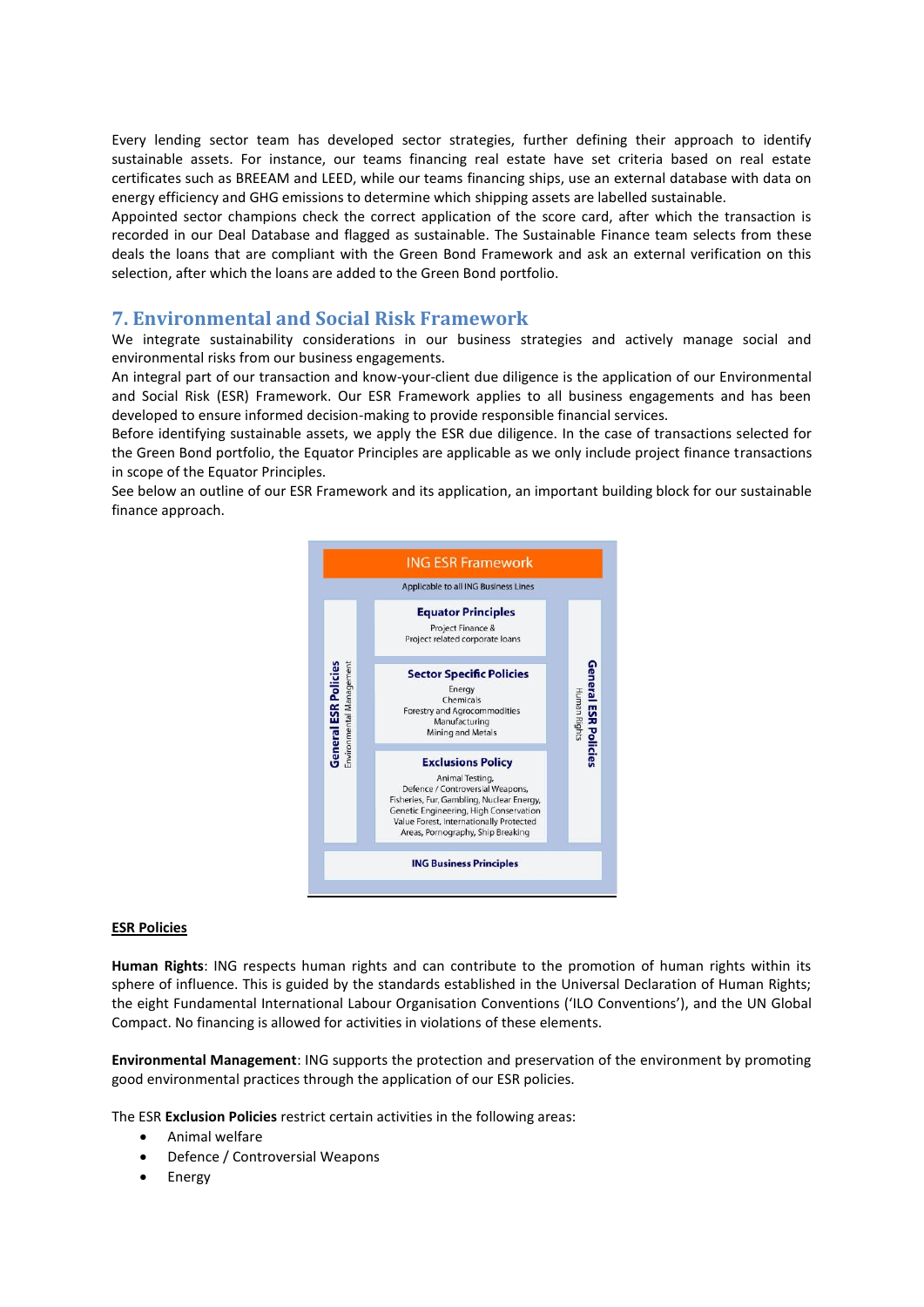- Fisheries
- Forestry and Agrocommodities
- Gambling
- **•** Genetic Engineering
- Manufacturing
- Mining
- Pornography
- Protected areas
- Ship breaking

ING has also developed an ESR list of **companies restricted** for business engagements. This list is applied across the whole bank. The list is used to screen-out pre-defined engagements with restricted companies.

**Sector Policies:** some sectors are more likely to be associated with environmental and social (E-S) risk and impacts. ING assesses clients operating in these sectors by investigating how they manage the environmental and social issues associated with their business activities. This assessment is benchmarked against the industry standards relevant for the industry sector the company operates in. These industry standards take into consideration E-S international standards and related best practice guidance. The ESR Sector policy covers the following sectors:

- Animal Husbandry;
- Chemicals;
- Defence;
- Energy (Oil and Gas, Coal and Power Generation);
- Forestry and Agrocommodities;
- Manufacturing; and
- Mining and Metals

When financing projects, ING applies the **Equator Principles**. The principles impose compliance with applicable E-S Standards and regulations (the local ones if the asset is located in high income OECD countries, the IFC Performance Standards and World Bank EHS Guidelines when the asset is located in non-high income OECD countries) during the construction, operation and decommissioning of the assets.

When the asset financed is expected to produce significant E-S impacts, ING may engage an **independent third party** to perform an environmental review of the project. Where such review is performed, financing is allowed when the results of the due diligence confirm compliance with applicable (local and/or international) regulations.

### **Process and Governance**

The application of the ESR Framework requires the involvement of:

- Front Office the departments which have direct client contact and originate transactions (leading to potential Environmental & Social risk);
- Risk Management the departments which provide control over the Front Office activities; and
- Environmental and Social Risk Team the department specialized in the application of E-S due diligence of the transactions proposed by Front Office

ING screens both the "client" and its "transaction" with the client. The client due diligence is performed as part of the client on-boarding process or periodic review.

Front office checks whether the client activity complies with the ESR policy framework (client assessment), consisting of the Human Rights and Environmental Management policy; the Exclusion and the Sector Specific policies, described below in more details.

An ESR transaction assessment is performed to understand the associated environmental and social risks. The nature of the engagement will determine the depth of the ESR due diligence for that specific transaction. For example, for a client that approaches ING for generic payment and cash management services, the ESR due